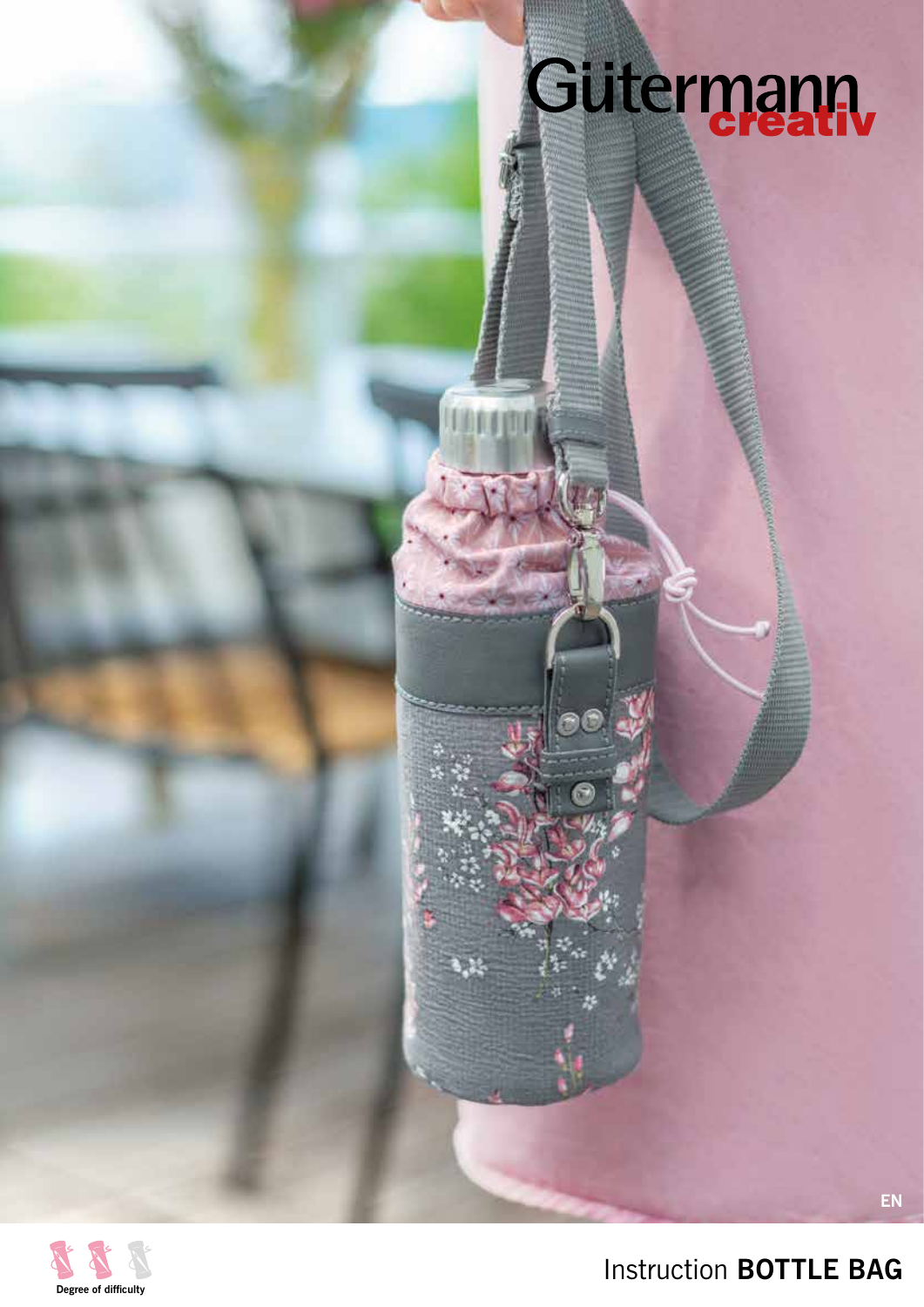## Instruction **BOTTLE BAG**



#### **Materials from Gütermann In addition In addition In addition In the Install of Tools**

- Sew-all Thread in matching colours
- Cotton fabric 145 cm wide, collection MOST BEAUTIFUL:
- . 0.30 m wisteria pattern in grey-pink white
- .0.30 m flower diamond pattern in pink-white
- Deco Stitch 70, Col. 701

- $\blacksquare$  0.10 m faux leather in grey, 90 cm wide
- $\blacksquare$  1.40 m webbing, 2.5 cm wide, in grey
- 2 silver carbines, 2.5 cm wide
- 2 silver-coloured half rings, 2.5 cm wide
- 6 silver rivets
- $\blacksquare$  1 silver-coloured webbing buckle with movable bar, 2.5 cm wide
- <sup>Q</sup> 0.40 m pelmet interlining S 320, 30 cm wide, for ironing
- $\Box$  0.50 m rubber cord in pink with Ø 2 mm
- Transparent cord stopper
- **Cutting paper**
- $\blacksquare$  Approx. 20 x 5 cm application nonwoven; optional: HT2 textile adhesive

#### **Size**

■ Ø 8 x 25 cm, belt length variable

#### **Create cutout**

Transfer the bottom to cutting paper according to the schematic drawing and cut out.

#### **Cutting**

- Wisteria pattern: Lower part 26 x 19 cm; bottom  $1x$
- Blossom diamond pattern: Upper part 26 x 6 cm; lining 26 x 25 cm; bottom lining 1x
- **Eabric lining: Lining 26 x 25 cm; bottom lining; upper part 26 x 6 cm**
- $\blacksquare$  Faux leather: Panel 28 x 3.5 cm; loops 20 x 2.2 cm, 2x; bar 24 x 1 cm, 2x
- $\blacktriangle$  Application nonwoven: Loops 11 x 2 cm, 4x; bar 6 x 0.8 cm, 6x

Cut all parts with a 1 cm seam allowance.

- $\blacksquare$  Sewing machine
- Iron and iron cloth
- Scissors
- $Pins$
- **Textile marker**
- $Ruler$
- **Tape measure**
- **Ruler and pencil**

80 mm

Bottom

**Hammer**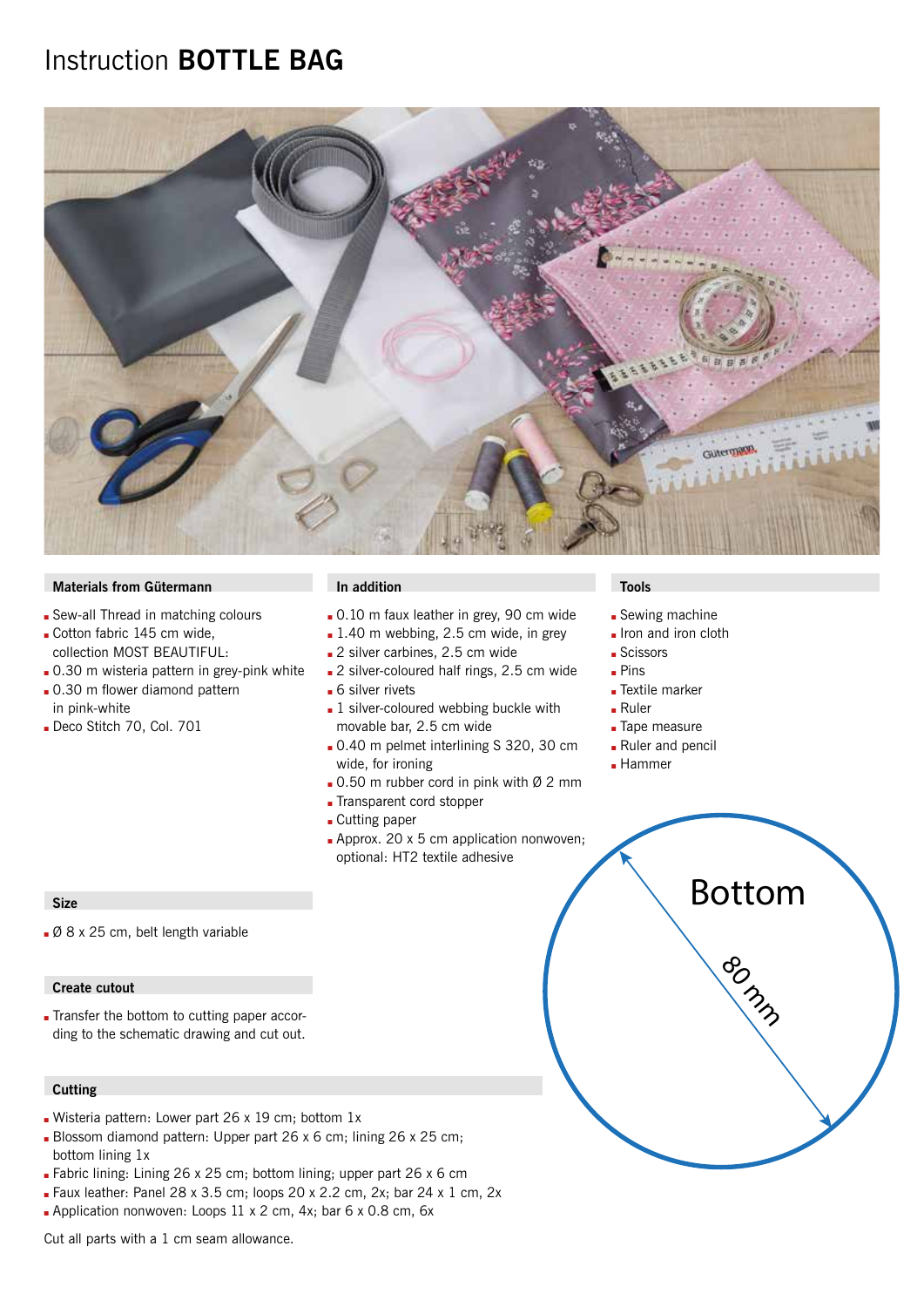# Gütern



**1.** Place the pelmet interlining flush on the back of the fabric of the lower part and the bottom, with the coated side facing the fabric. Cover with a damp ironing cloth and iron in 15-second steps, do not slide. Place the fabric inlay on the back of the upper section, bottom of the flower diamond pattern and lining, with the coated side facing the fabric. Cover with a damp ironing cloth and iron in 12 second steps, taking care not to slide the iron. Allow the parts to cool flat for 30 minutes so that the fixing bonds with the fabric.

**2.** Place the longitudinal edge of the upper part right-on-right on the lower part. Pin the fabric layers together. Quilt the seam. Iron the seam allowances together in the upper part. Place the faux leather trim over the lower part with the edge along the seam groove.

**Tip:** Fix the strip at specific points with textile adhesive, avoiding the seam lines, otherwise the needle will smear with adhesive; alternatively, fix by ironing with a narrow nonwoven fixing strip underneath.

Feed in Deco Stitch 70 as the top thread and the matching Sew-all Thread as the bottom thread. Quilt the panel along the longitudinal edges with a narrow-edged, straight stitch and a stitch length of 3.5 mm.

**3.** Place two identically sized bar and loop strips left on left, with the application nonwoven between them. Iron with an ironing cloth on top, the strips will join together. Quilt along the longitudinal edges with Deco stitch 70 and triple straight stitch with stitch length 3.5 mm, narrow-edged. Cut the bar strip in 3 pieces of 8 cm each, the loop strips in 2 halves with a length of 10 cm each. Place the ends of the bar right on right and quilt the seam 1 cm wide. Iron apart the seam allowance with the ironing cloth in place. Turn the bar.

**4.** Slide the bar over a loop strip with the seam in the middle at the back. Fold back the loop strip 1.5 cm wide at the lower end and fix with adhesive. Slide on the half ring at the top end and fold over the leather strip 3.5 cm wide, also fix with adhesive. The cut edges of the loop strip meet on the back. Optionally, fix the bar with an adhesive dot at a distance of 1.2 cm from the lower loop edge. Now place the loop on the shell according to the schematic drawing and fasten with 3 rivets. Also fix the second loop strip with bar in accordance with the schematic drawing.